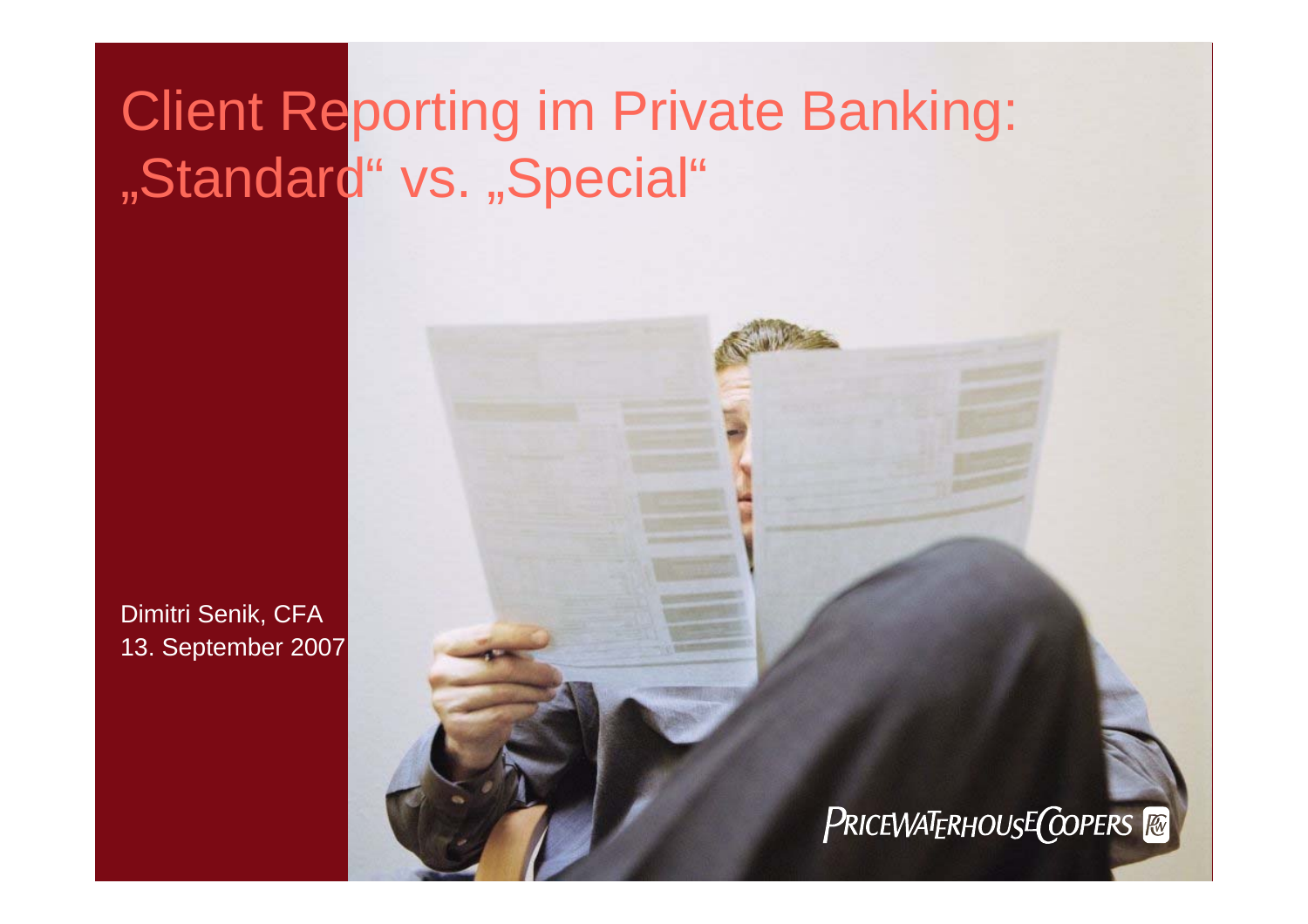### Client Reporting: Spannungsfeld



Page 2 13. September 2007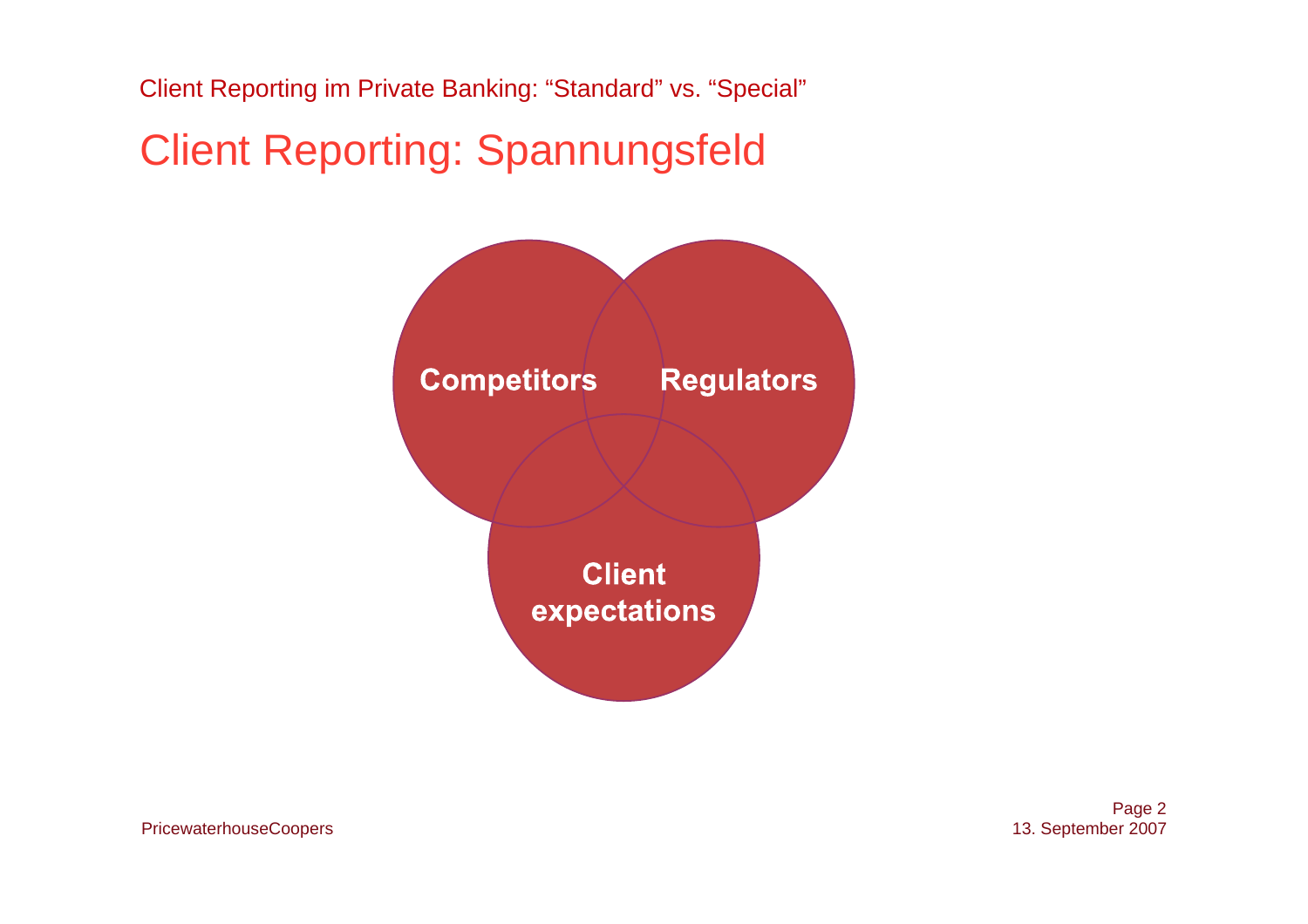# Wo liegt die Abgrenzung (I)

| <b>Bereich</b>     | <b>Standard-Reporting</b>                                                     | <b>Spezial-Reporting</b>                                                                                                                           |
|--------------------|-------------------------------------------------------------------------------|----------------------------------------------------------------------------------------------------------------------------------------------------|
| Performance        | <b>Absolute Rendite</b><br><b>Netto</b><br>Single-Period / YTD                | <b>Relative Rendite (vs. Benchmark)</b><br>TWR + MWR<br><b>Brutto / Netto</b><br><b>Performance-Contribution</b><br><b>Performance-Attribution</b> |
| Anlagerisiko       | Grösste Positionen                                                            | Risiko-Kennzahlen<br>Risiko-adjustierte Renditen<br><b>Risiko-Analyse</b>                                                                          |
| Portfolio-Struktur | <b>Statische Asset-Allocation-</b><br>Analyse                                 | <b>Dynamische Asset-Allocation-</b><br>Analyse                                                                                                     |
| Depotauszug        | <b>Positionen</b><br><b>Marchzinsen</b><br>Transaktionen<br><b>Cash-Flows</b> | <b>Corporate Actions</b><br>"Look-Through"<br><b>Ausstehende Transaktionen</b>                                                                     |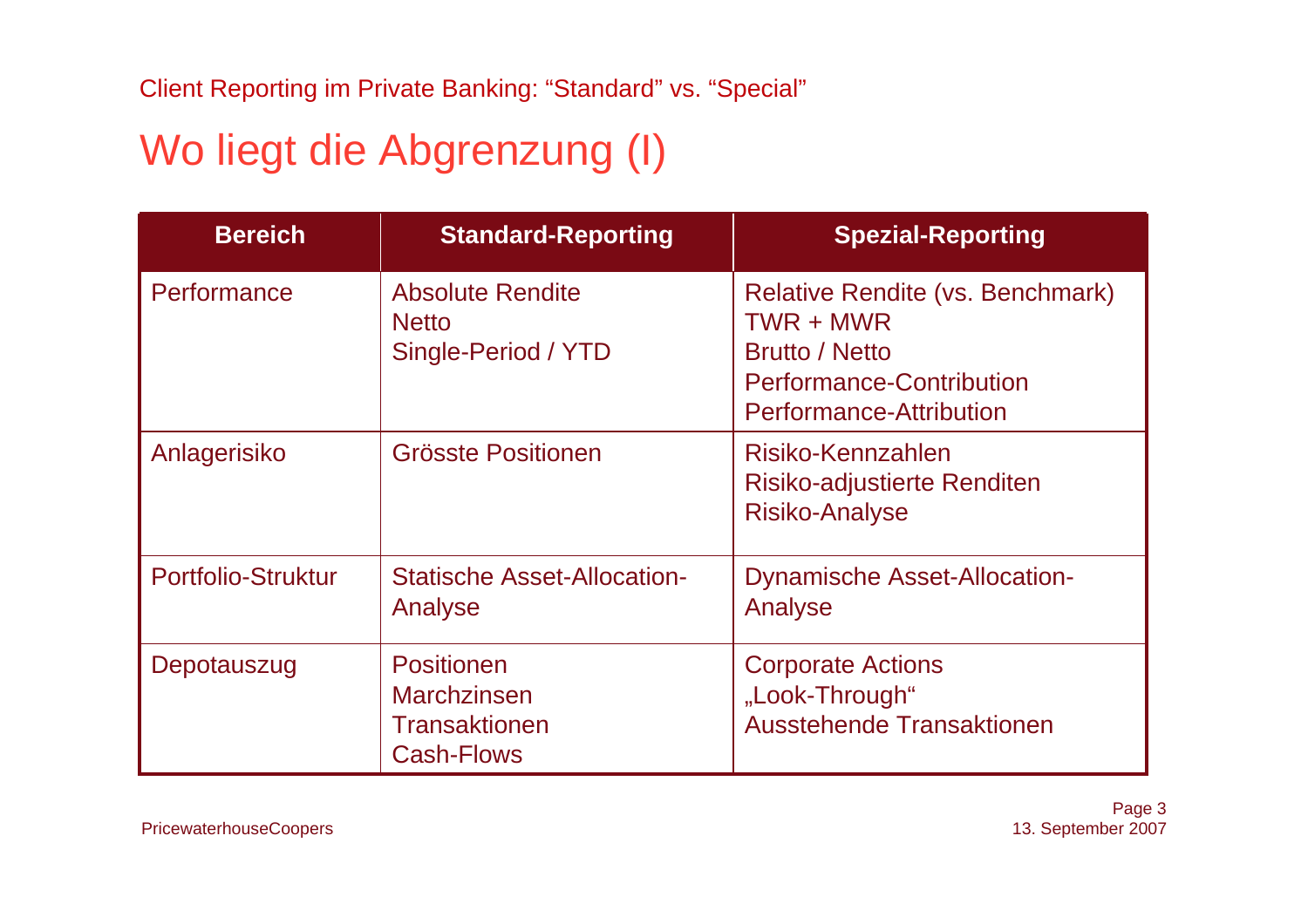# Wo liegt die Abgrenzung (II)

| <b>Bereich</b>                  | <b>Standard-Reporting</b>                       | <b>Spezial-Reporting</b>                   |
|---------------------------------|-------------------------------------------------|--------------------------------------------|
| Erfolgsrechnung                 | Netto-Ergebnis<br><b>Fees</b><br>Quellensteuern | Transaktionskosten<br><b>Tax Reporting</b> |
| Cash-Flow-<br><b>Projektion</b> | Stufe Anlagekategorie                           | <b>Stufe Einzelposition</b>                |
| <b>Analyse Credit</b><br>Rating | Stufe Anlagekategorie                           | <b>Stufe Einzelposition</b>                |
| Compliance                      |                                                 | Einhaltung der Anlagerichtlinien           |
| <b>Sonstiges</b>                | Währungskurse<br>Glossar                        | Marktanalyse / -Ausblick<br><b>Charts</b>  |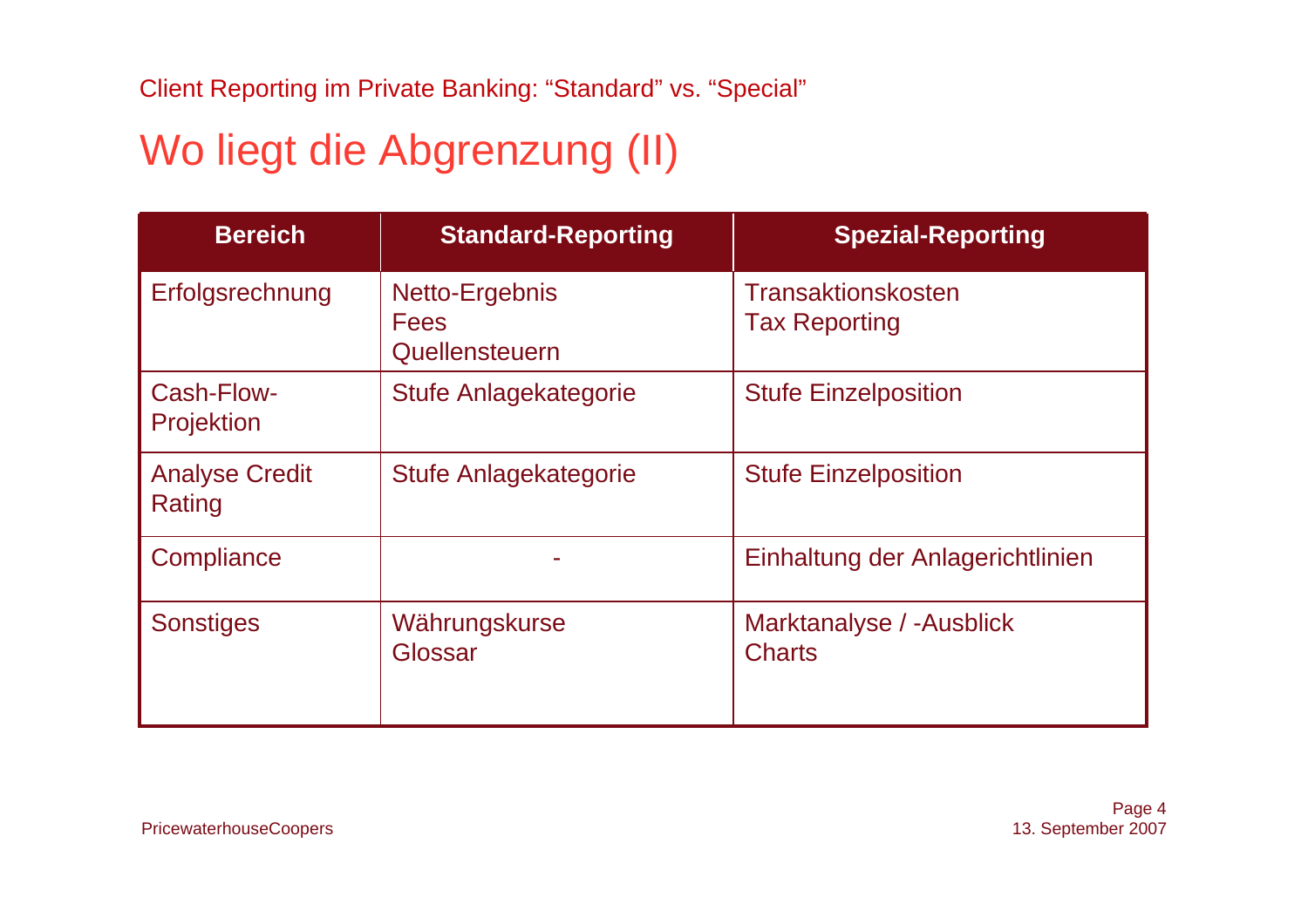## Wo liegt die Abgrenzung (III)

| <b>Bereich</b>                                | <b>Standard-Reporting</b>                     | <b>Spezial-Reporting</b>                                                           |
|-----------------------------------------------|-----------------------------------------------|------------------------------------------------------------------------------------|
| <b>Konsolidiertes</b><br>Reporting            | Portfolios mit derselben<br>Kundenstammnummer | <b>Flexibel</b>                                                                    |
| Gruppierung /<br>Sortierung der<br>Positionen | Nicht möglich                                 | <b>Möglich</b>                                                                     |
| Wahl der<br><b>Reporting-Periode</b>          | <b>Fix</b>                                    | <b>Flexibel</b><br>Ad-hoc produzierbar                                             |
| <b>Reporting-Medium</b>                       | Hard-Copy / On-Line                           | Hard-Copy / E-Mail / On-Line<br><b>Flexibles Format</b><br><b>Mehrere Sprachen</b> |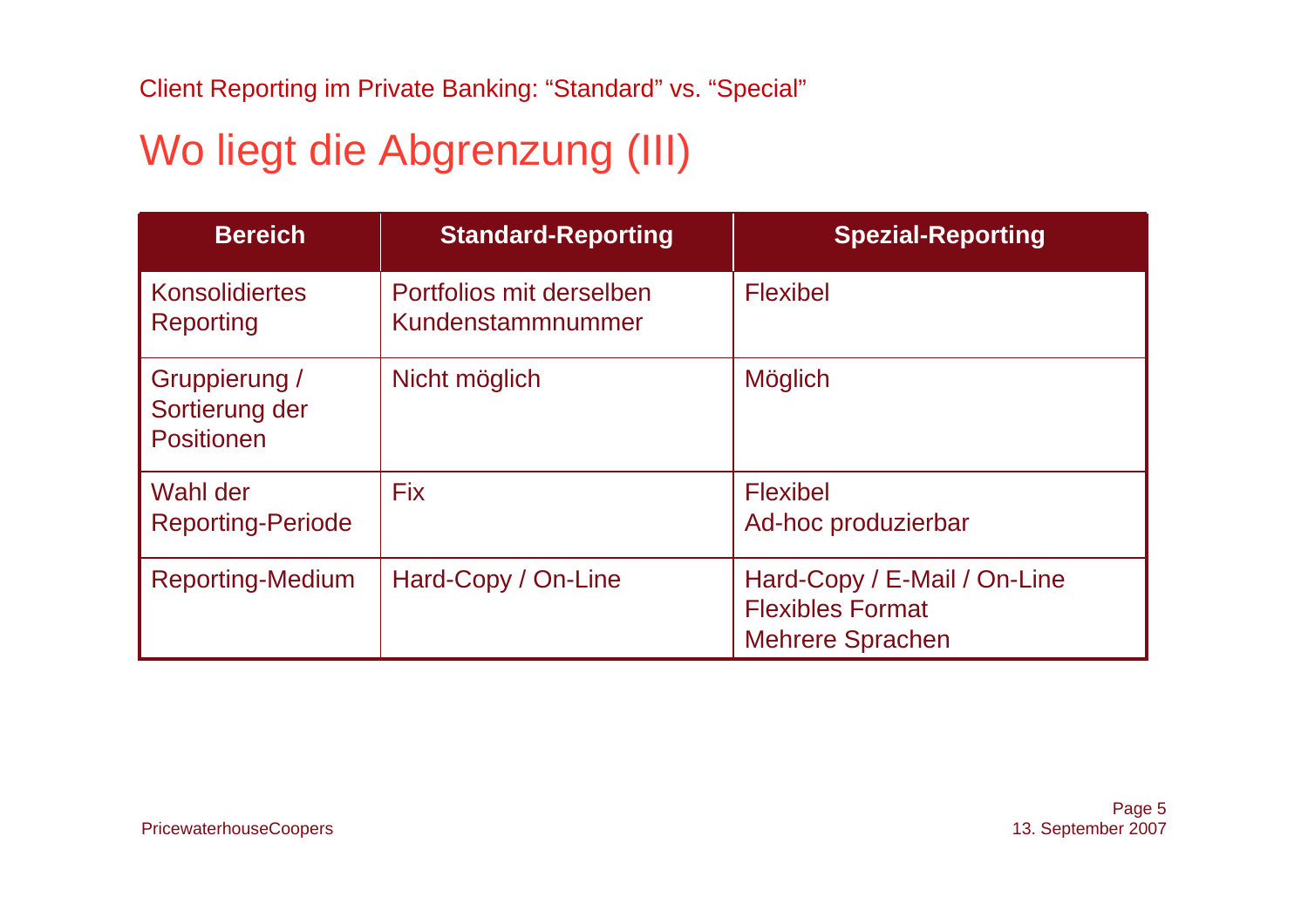#### Reporting-Komponenten Client Reporting im Private Banking: "Standard" vs. "Special"

Analysis of the portfolio structure Performance report Return attribution and contribution analysis Risk attribution analysis (ex-post and ex-ante risk analysis) Asset-liability analysis Portfolio valuation statementProfit and loss statementTransactions report Cash and capital flow report Report on compliance with investment guidelines GIPS compliant composite report the portfolio belongs to Portfolio manager comments / outlook Hedge fund reporting Private equity reporting Currency overlay reporting **Other** *Source: PricewaterhouseCoopers 2006 Swiss Survey on Client Investment Reporting. Results include both private and institutional client reporting.*



PricewaterhouseCoopers

Page 6 13. September 2007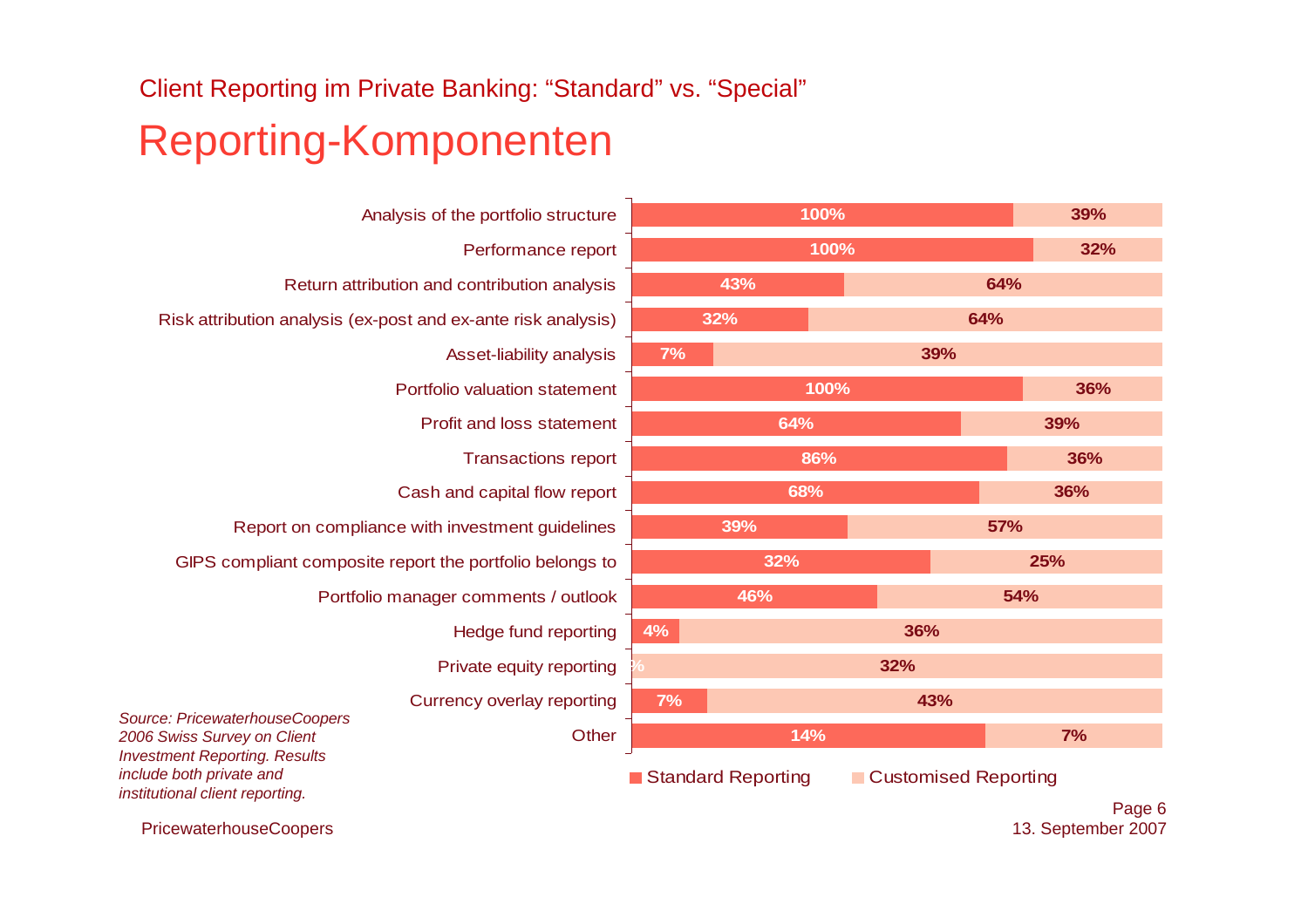#### Präsentation der Risikokennzahlen



*Reporting. Results include both private and institutional client reporting.*

#### PricewaterhouseCoopers

Page 7 13. September 2007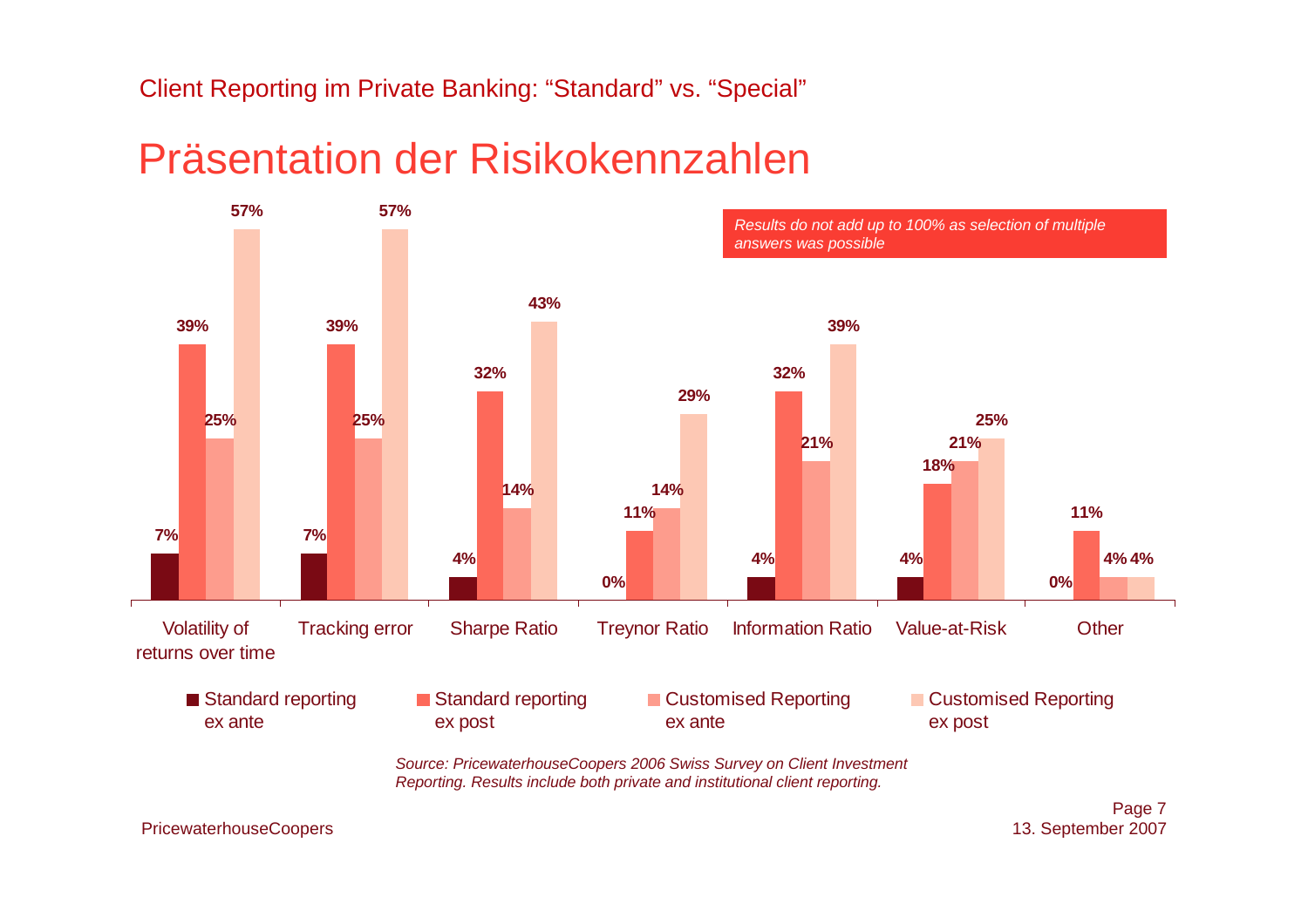# Schlussfolgerungen

- Client Reporting bleibt ein wichtiges Differenzierungsinstrument
- Client Reporting wird immer mehr durch die Regulierung beeinflusst
- "Standard"-Reporting wird umfangreicher
- Trade-Off: kundengerecht vs. komplex
- Kennen Sie die Bedürfnisse des "Standard"-Kunden?